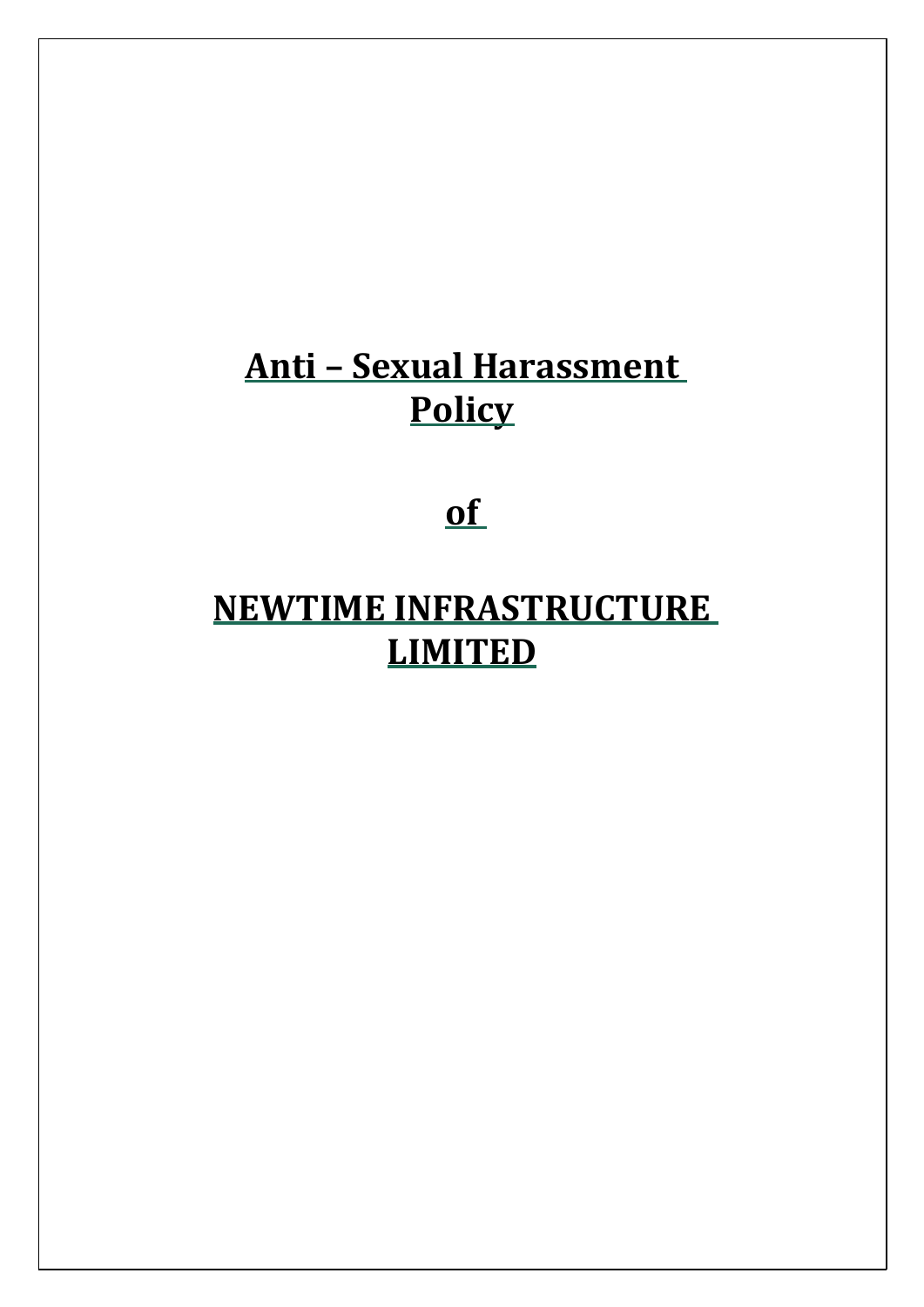### 1. Preamble

- **1.1** The Government of India has made a law called 'The Sexual Harassment of Women at Workplace (Prevention, Prohibition and Redressal) Act 2013" which has come into force on 9th December, 2013; on prevention of sexual harassment against female employees at the workplace. Any person making unwelcome physical contact and explicit sexual overtures, demanding or requesting sexual favours, making sexually coloured remarks or showing pornography against the will of a woman shall be guilty of the offence of Sexual Harassment and Section 354A of the Indian Penal Code 1860 prescribes punishment for this offence, ranging from simple to rigorous imprisonment, for term one year to three years, or with fine, or with both.
- **1.2** Newtime Infrastructure Limited ('the Company') aims to provide a safe working environment and prohibits any form of sexual harassment. The Company is committed to create a safe and healthy working environment that enables its employees to work without fear of prejudice, gender bias and sexual harassment. The Company also believes that all its employees have the human right to be treated with dignity. Sexual Harassment at the work place or in the course of official duties, if involving employees of the Company shall be considered a grave offence, and is therefore punishable under the applicable laws.
- **1.3** Accordingly, the Company has formulated this Policy called as "The Anti Sexual Harassment Policy" ("Policy") to create and maintain a safe working environment where all employees treat each other with courtesy, dignity and respect irrespective of their gender, race, caste, creed, religion, place of origin, sexual orientation, disability, economic status or position in the hierarchy. This policy intends to prohibit occurrences of any form of sexual harassment and also details procedures to follow when an employee believes that a violation of the policy has occurred within the ambit of all applicable regulations regarding Sexual harassment..

Making a false compliant of sexual harassment or providing false information regarding a complaint will also be treated as a violation of policy.

Violation of this policy will call for strict disciplinary action up to and including termination.

- **1.4** This policy has been framed specifically in compliance with the requirements of the Sexual Harassment of Women at Workplace (Prevention, Prohibition and Redressal) Act, 2013.
- **1.5** This Policy seeks to assist individuals who believe they have been subjected to such behaviour with appropriate support and remedial action.
- 2. Applicability

This policy will extend to all employees of the Company including those employed on contractual basis. The policy extends to those who are not employees of the Company, such as customers, visitors, suppliers, etc., subjected to sexual harassment at the Premises (defined hereinafter) of the Company.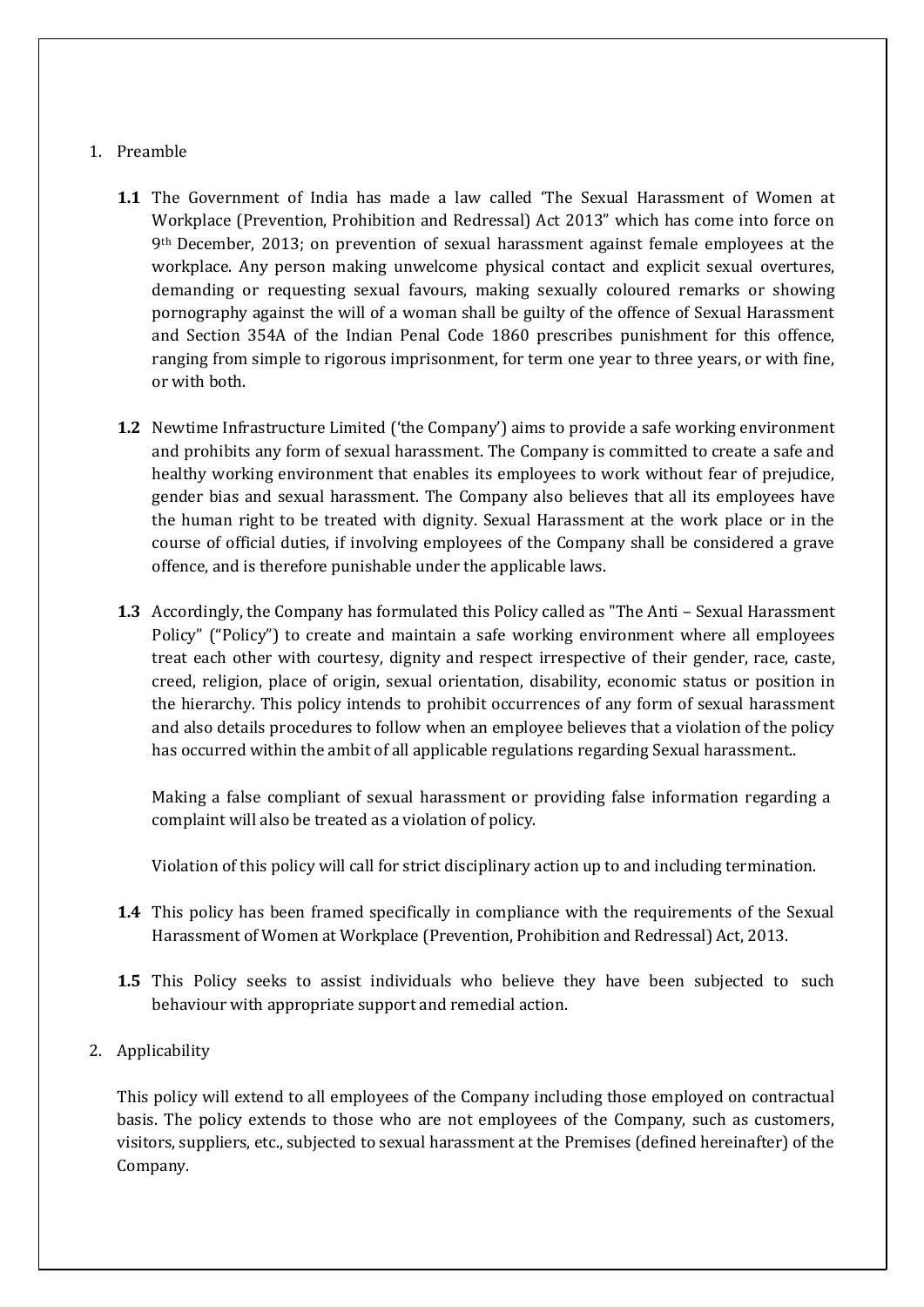## 3. Definitions

- **3.1** "Aggrieved Individual" means in relation to a workplace, an individual, of any age whether employed or not, who alleges to have been subjected to any act of sexual harassment by the respondent.
- **3.2** "Complainant" is any aggrieved individual who makes a complaint alleging sexual harassment under this policy.
- **3.3** "Employee" means a person employed with the Company for any work on regular, temporary, ad hoc or daily wage basis, either directly or through an agent, including a contractor, with or, without the knowledge of the principal employer, whether for remuneration or not, or working on a voluntary basis or otherwise, whether the terms of employment are express or implied and includes a co-worker, a contract worker, probationer, trainee, apprentice or called by any other such name.
- **3.4** "Respondent" means the person against whom the Complainant has made a complaint.
- **3.5** "Sexual Harassment" would mean and includes any or all of the following unwelcome acts or behavior (directly or implied) but not limited to:
	- (i) Any unwelcome sexually determined behavior such as physical contact or advances, requests or demand for sexual favours, either explicitly or by implication, in return for employment, promotion, examination or evaluation of a person towards any company activity;
	- (ii) Any unwelcome sexual determined behavior involving verbal, non-verbal or physical conduct such as sexually coloured remarks, jokes, letters, phone calls, SMS or email communication, gestures, showing of pornography, lucid stares, physical contact or molestation, stalking, sounds, display or pictures, signs, verbal or non-verbal communication which offend the individual's sensibilities and affects his or her performance at the workplace;
	- (iii) eve-teasing, innuendos and taunts, physical confinement against one's will and likely to intrude upon the individual's privacy;
	- (iv) Any act of showing pornography or any other unwelcome physical verbal or nonverbal conduct of sexual nature; and
	- (v) Any act or conduct by a person in authority which creates the environment at workplace hostile or intimidating to a person belonging to the other gender, such as presence or occurrence of circumstances of implied or explicit promise of preferential treatment in employment; threat of detrimental treatment in employment; threat about present or future employment; interference with work or offensive work environment; or any other behaviour of a sexual nature that might reasonably be expected or be perceived to cause offence or humiliation or humiliating treatment likely to affect the person's health or safety.
- **3.6** "Workplace" means:
	- (i) Premises, location, establishments, enterprises, institutions, offices, branches or units established, owned and controlled by the Company.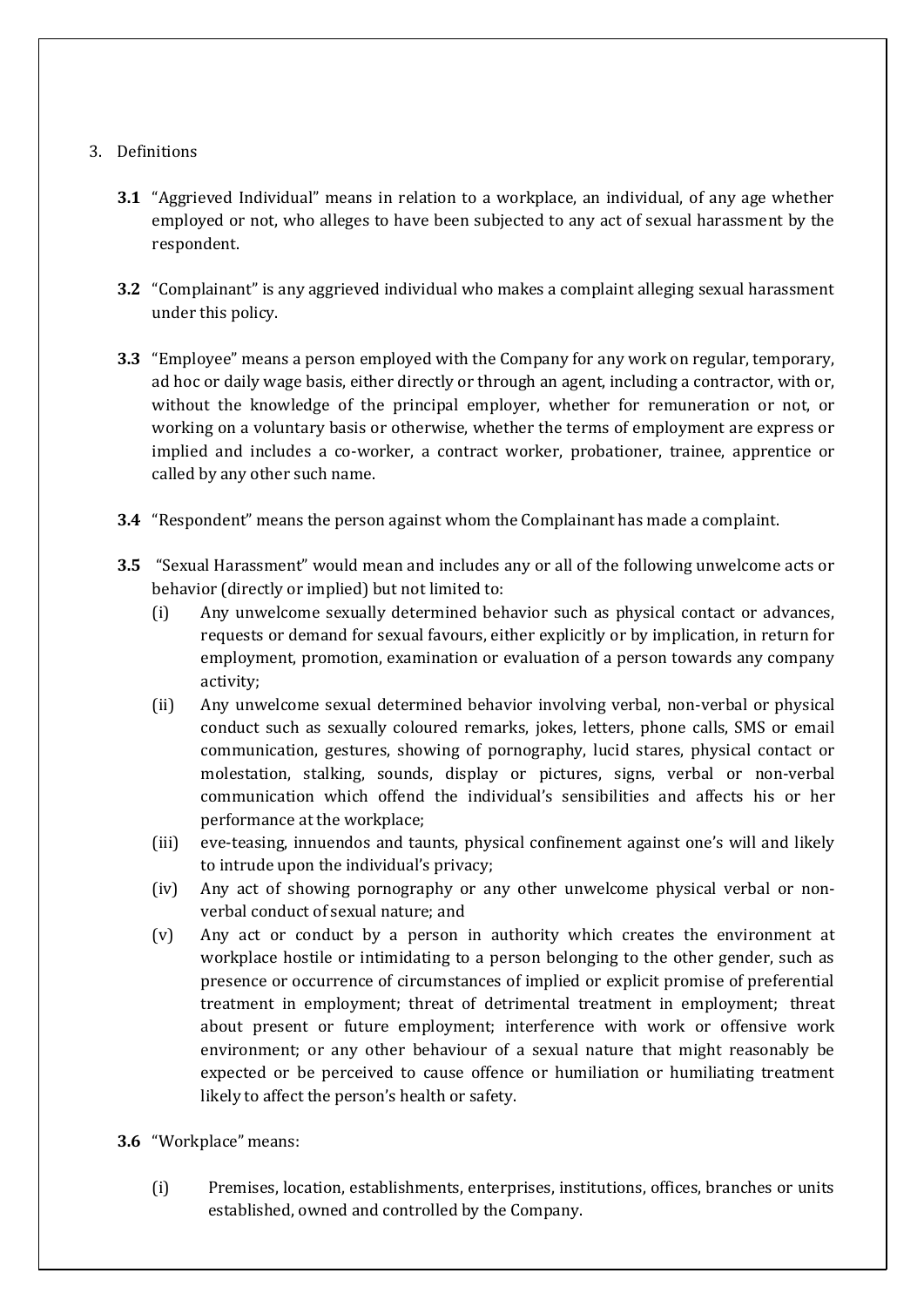(ii) Places visited by the employee arising out of or during the course of employment including official events, transportation, and accommodation provided by the employer for undertaking such journey.

## 4. Objective

- **4.1** To provide a safe working environment at the workplace which shall include safety from the persons coming into contact at the workplace;
- **4.2** To uphold Women's' Right to Protection against Sexual Harassment and the Right to Livelihood and towards that end for the prevention and Redressal of Sexual Harassment of Women;
- **4.3** To evolve an effective mechanism for the prevention, prohibition and redress of sexual harassment of employees at the work place or in the course of official duties with the Company.
- **4.4** To promote an environment that will raise awareness about and deter acts of sexual harassment of employees of the Company.
- **4.5** To uphold the commitment of the Company to provide an environment that is free from discrimination and violence against women.
- **4.6** To generate general awareness against sexual harassment of women at the workplace.
- **4.7** For keeping good Governance in the Company, such Audit Committee will prepare a quarterly / annually report of the Audit Committee which will be submitted to the Company Secretary and Compliance Officer of the Company at the end of every year.
- 5. Reporting & Redressal Process
	- **5.1** Filing of a Complaint

Any aggrieved employee, who is subjected to sexual harassment directly or indirectly, may submit a complaint in writing of the alleged incident to any or all the members of the Audit Committee in writing with his/her signature within three months from the date of occurrence of incident along with supporting and relevant details/proofs such as, physical copies of emails, recording, details of dates, places, witnesses, etc. The evidence submitted should be tamper proof.

Where the aggrieved employee is unable to make complaint on account of her/his physical or mental incapacity or death or otherwise, her/his legal heir or such other person as may be prescribed may make a complaint with 3 months from the date of occurrence of incident.

The format in which the complaint is required to be made is annexed as Annexure I to this Policy. However, anywritten complaint received in any form other than the form prescribed in Annexure I shall also be accepted. The complaint can be submitted to the Audit Committee electronically at [newtimeinfra2010@gmail.com](mailto:newtimeinfra2010@gmail.com) or may be physically submitted to any Audit Committee member. The Audit Committee may, but shall not be bound to, accept oral complaints under this Policy.

The filing of a complaint shall not ordinarily adversely affect the Complainant's status/job/salary/promotion, grades, etc. During the pendency of an enquiry and till the final determination of a complaint of sexual harassment under this Policy, the Company shall not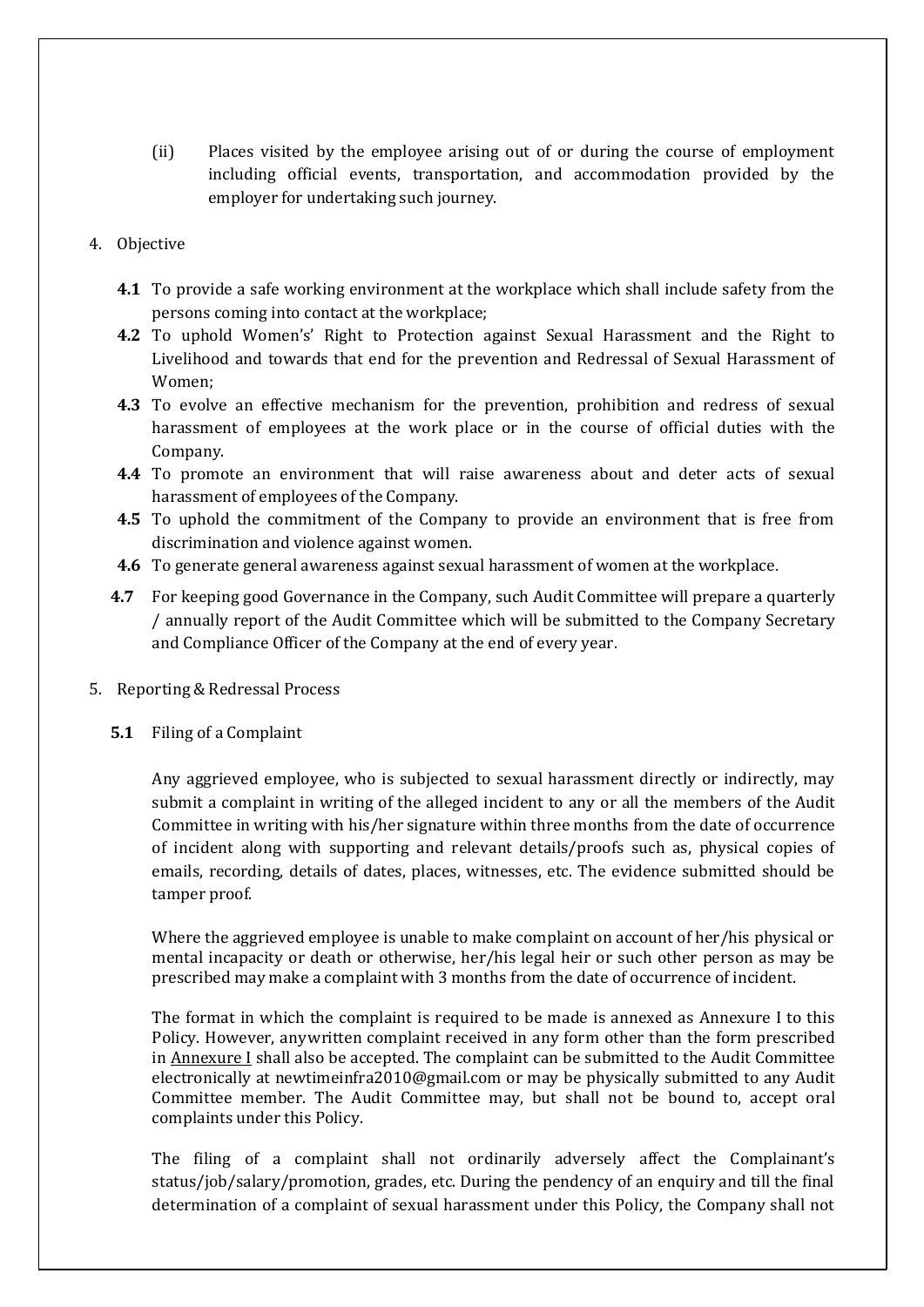alter the conditions of service of the Complainant/Witness/Supporter concerned to their prejudice, as a consequence to the filing, participation or holding of an enquiry under this Policy.

The Company encourages prompt reporting of Sexual Harassment incidents so that timely and appropriate action may be taken. Nevertheless, considering the sensitivity of the issue and the emotional aspects that may arise, a delay may be considered favorably by the Audit Committee provided the Complainant submits sufficient cause for such delay.

If an employee believes that he/she is experiencing retaliation of the nature of intimidation, pressure to withdraw the case or threats for reporting, testifying or otherwise participating in the proceedings before the Audit Committee, then, such employee should immediately report the matter to the Audit Committee. Such incidents shall be treated as seriously as an alleged case of Sexual Harassment and will apply even if the original complaint is not given.

Similarly, any undue influence whether direct or indirect, to the proceedings by any party shall be construed as 'Misconduct' and shall attract disciplinary action.

The Audit Committee shall maintain a register to endorse the complaint received by it and keep the same in the custody of the Human Resource Department of the Company. The contents of the complaint endorsed in the register shall be kept strictly confidential, if it is so desired, except to use the same for discreet investigation. The detailed shall not be disseminated to anyone except the Legal Team of the Company.

#### **5.2** Enquiry Process

The Audit Committee shall immediately proceed with the Inquiry and communicate the same to the Complainant and person against whom complaint is made. The venue of the Inquiry shall takeinto consideration the convenience and security of the complainant.

The identities of the Complainant and all witnesses shall throughout be protected and kept confidential by the Audit Committee.

## 6. Prevention Action

The Company will take reasonable steps to ensure prevention of sexual harassment at workplace which may include circulating applicable policies and other relevant information to all employees including new joinees.

7. Policy Implementation & Review

The Policy will be implemented and reviewed by the Human Resources Department of the Company. The Board reserves the right to amend, abrogate, modify, and rescind/reinstate the entire policy or any part of it at any given time.

#### 8. Interpretation of the Code

Any question or interpretation under this Code of Ethics and Business Conduct will be handled by the Human Resources Department of the Company.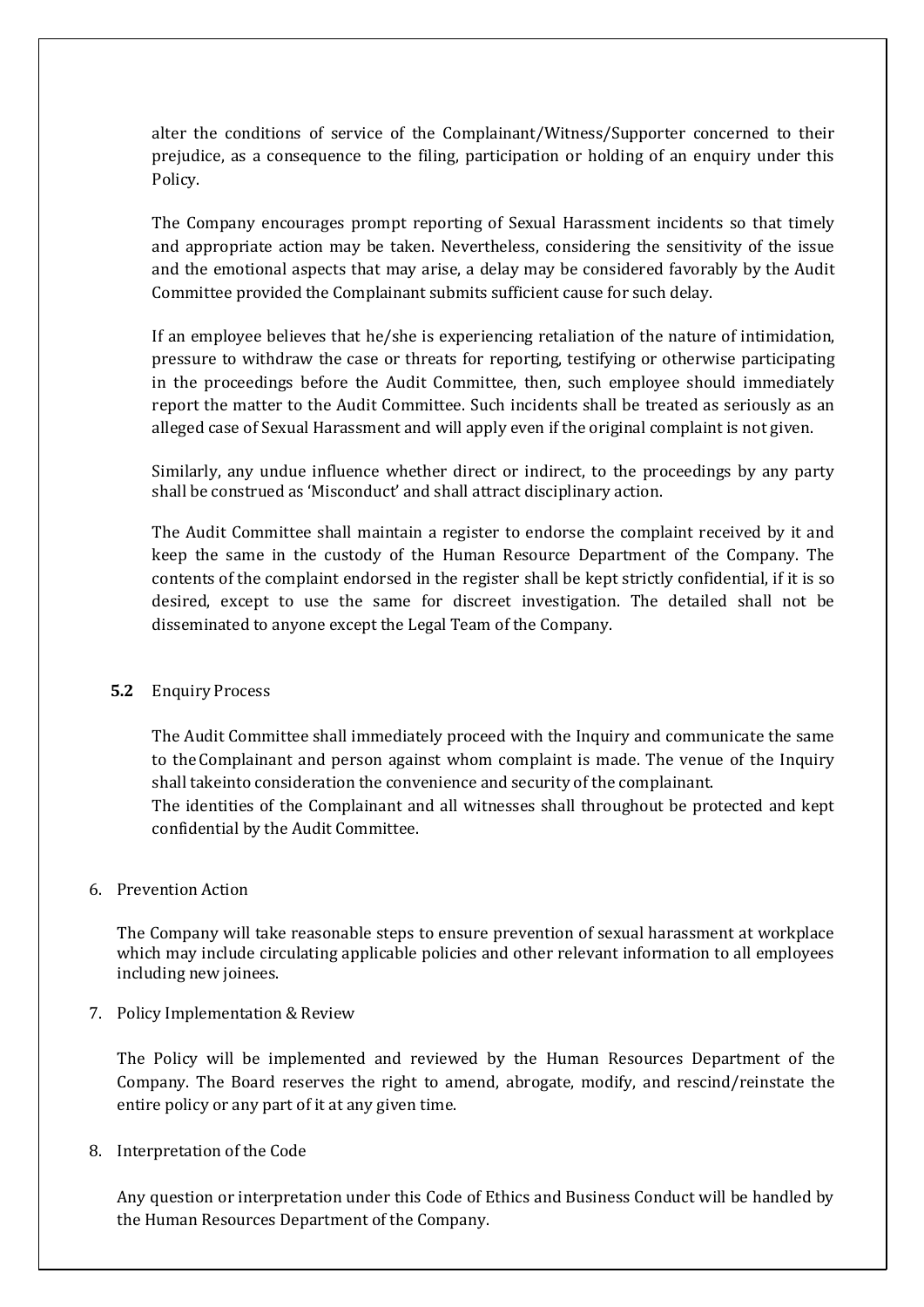#### 9. Amendment to the Code

Any amendment in the provisions of the Act shall be incorporated in this Policy with the prior approval of the Board from time to time. The amended/modified Policy shall be disseminated to all the employees of the Company, post the approval of the Board.

#### 10. Non – Compliance of the Code

Suspected violations of this Policy may be reported to the Chairman of the Board or the Chairman of the Audit Committee. All reported violations should be appropriately investigated. Any waiver of this Policy must be approved by the Board of Directors.

#### 11. Publication of the Code

This Policy and any amendments thereto shall be published/posted on the website of the Company.

#### 12. General Instructions

Any Information relating to conciliation and inquiry proceedings, recommendations of the Audit Committee and the action taken shall not be published, communicated or made known to the public, press/media in any manner.

Where any person entrusted with the duty to handle or deal with the complaint, inquiry or any recommendations or action to be taken, contravenes, he/she shall be liable for action as per the Company's disciplinary policy.